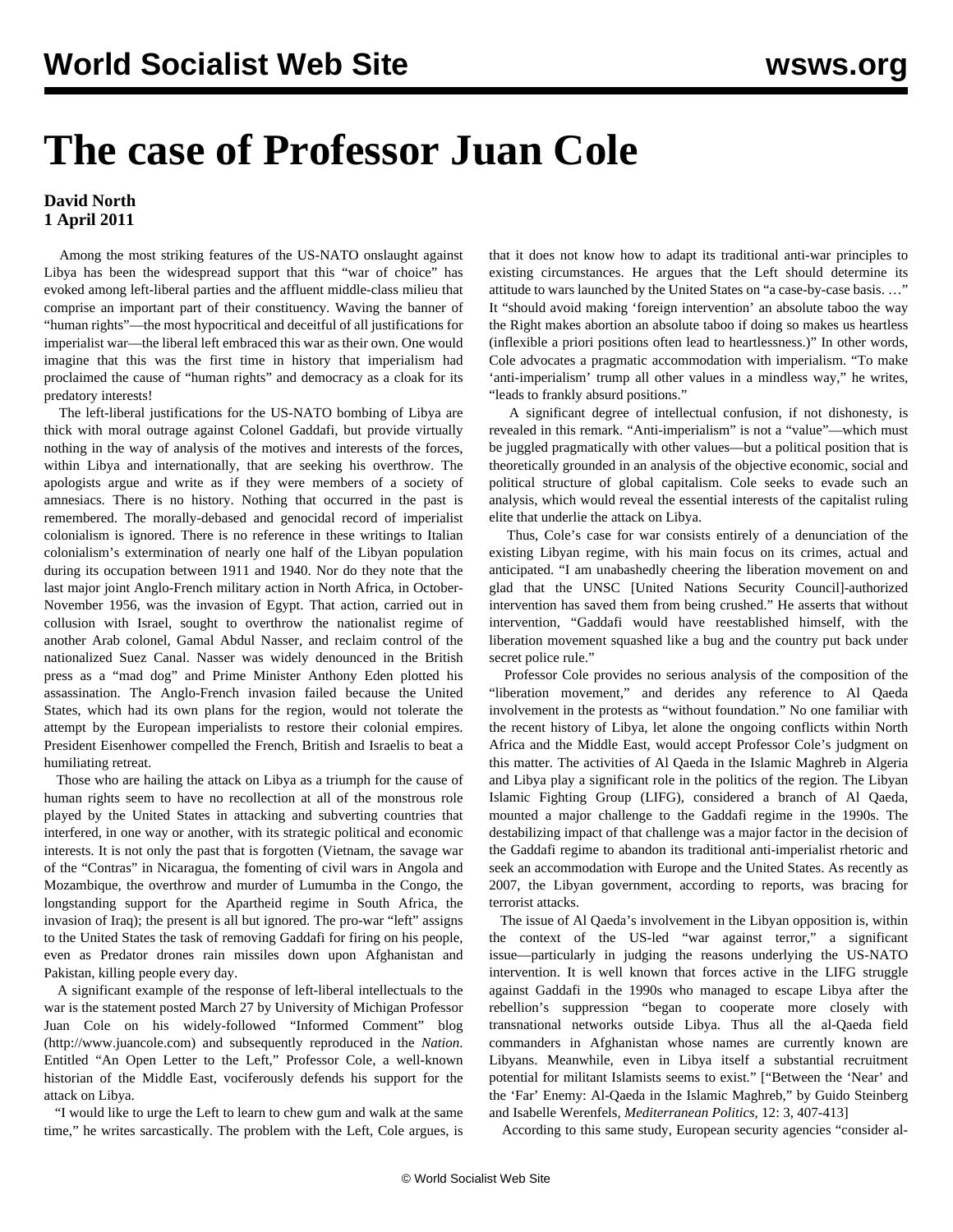Qaeda in the Islamic Maghreb the most serious terrorist threat to Western European countries, especially France and Spain where the organization commands a substantial logistical superstructure." [Ibid] Why, then, are the US and NATO collaborating with these forces?

 Professor Cole is certainly aware of these facts, but prefers to ignore them. However, the de facto alliance between the US and Al Qaeda in the struggle against Gaddafi not only exposes the mendacity of the global "War on Terror." It also demands a deeper examination of the reasons for the assault on Libya.

 Professor Cole is quick to dismiss suggestions that the US-NATO intervention may be inspired by anything less than the purest humanitarian motives. He is especially impatient with the idea that the US and NATO are conspiring to overthrow Gaddafi "not to protect his people from him but to open the way for US, British and French dominance of Libya. This argument is bizarre."

 Cole insists that oil plays no role whatever in American and European calculations. That is not all. The professor declares: "There is no prospect of Western companies being allowed to own Libyan petroleum fields, which were nationalized long ago." One wonders from whom Professor Cole has received his assurances.

 Professor Cole continues: "Finally, it is not always in the interests of Big Oil to have more petroleum on the market, since that reduces the price and, potentially, company profits. A war on Libya to get more and better contracts so as to lower the world price of petroleum makes no sense in a world where the bids were already freely let, and where high prices were producing record profits. I haven't seen the war-for-oil argument made for Libya in a manner that makes any sense at all."

 Professor Cole is not only arguing, we presume, against "vulgar Marxist" critics who insist that there is a connection between imperialist militarism and the economic interests of the transnational corporations. He is also arguing, as a review of his own past writings reveal, against himself.

 In an "Informed Comment" blog post dated on August 6, 2006, when he was opposing the "wholesale destruction of all of Lebanon by Israel and the US Pentagon," Professor Cole presented a very cogent and, as events have shown, prescient analysis of the relationship between Middle Eastern oil and the military operations of the United States. He explained the events in Lebanon as part of a broader, long-term strategy of the United States to acquire control of the major sources of oil and natural gas. The United States, Cole explained, was determined to achieve this objective not only because it needed the oil and natural gas. The United States wanted to restrict the access of potential competitors, such as China and India, to these resources.

 Cole precisely answered the claim that the normal operations of the market reduce the need for physical control of oil resources. "I should note that the 'fungibility' (easy exchange) of oil is less important in the new environment than it used to be. *US petroleum companies would like to go back to actually owning fields in the Middle East, since there are big profits to be made if you get to decide when you take it out of the ground*. … *In our new environment, oil is becoming a commodity over which it does make sense to fight for control.*" [Emphasis added]

 Professor Cole warned that the struggle to obtain control over oil resources was a major factor in the American preparations for war against Iran. "In a worst case scenario," he warned, "Washington would like to retain the option of military action against Iran, so as to gain access to its resources and deny them to its rivals."

 Linking US-backed Israeli operations in Lebanon to broader geostrategic conceptions, Cole offered this perceptive summary of America's long-term plans:

 "It may be that hawks are thinking this way: Destroy Lebanon and destroy Hizbullah, and you reduce Iran's strategic depth. Destroy the Iranian nuclear program and you leave it helpless and vulnerable to having done to it what the Israelis did to Lebanon. You leave it vulnerable to regime change, and a dragooning of Iran back into the US sphere of influence, denying it to China and assuring its 500 tcf of natural gas to US corporations. You also politically reorient the entire Gulf, with both Saddam and Khamenei gone, toward the United States. Voila, you avoid peak oil problems in the US until a technological fix can be found, and you avoid a situation where China and India have special access to Iran and the Gulf.

 "The second American Century ensues. The 'New Middle East' means the 'American Middle East.'

"And it all starts with the destruction of Lebanon.

 "More wars to come, in this scenario, since hitting Lebanon was like hitting a politician's bodyguard. You don't kill a bodyguard just to kill the bodyguard. It is phase I of a bigger operation."

 Without explaining why, Professor Cole, it appears, has rejected his own analysis. But even though Professor Cole has changed his mind, his writings in 2006 are an effective refutation of his present pro-war position.

 If Cole were proceeding as a historian, he would call to his readers' attention that the enmity between Libya and the United States dates from Gaddafi's decision—shortly after leading the September 1969 coup that overthrew the US-backed regime of King Idris—to substantially increase the price of oil. Until Gaddafi's radical nationalist regime came to power, OPEC pricing was effectively controlled by the United States through the medium of its Saudi Arabian puppets. The action taken by Gaddafi's new regime signified that the price of oil had passed out of American control and would be influenced by the political calculations of radical nationalists.

 Among the first to recognize the danger posed by this new relation of forces was the CIA's Dr. Henry Kissinger, the national security advisor (and later secretary of state) in the Nixon administration. As Kissinger recalled in his memoirs, Gaddafi was "an avowed radical" who "set out to extirpate Western influence. He did not care if in the process he weakened the global economy." [*Years of Upheaval* (Boston: 1982), p. 859] Kissinger moved into action at once. "In a meeting of November 24, 1969," he recalled, "I raised the question whether to have the 40 Committee canvass the possibility of covert action." [Ibid, pp. 859-86] To Kissinger's chagrin, he was unable to obtain approval at that time. A decade later, however, the Reagan administration, using a terrorist incident in Berlin as a pretext, ordered an air assault on Tripoli in which Gaddafi himself was targeted.

 Cole passes over the history of the last 40 years in silence. He says nothing of the crucial role that Libyan oil plays in the strategic calculations of Europe and the United States, although this has been the subject of extensive analysis in scholarly journals devoted to contemporary geo-politics. He neither mentions, nor explains why, "mad dog" Gaddafi was feted by the European Union in Brussels in 2004, Paris in 2007 and Rome in 2009. Or, for that matter, why Gaddafi's son Moatessem-Billah al-Gaddafi was welcomed by Hillary Clinton to the State Department in 2009.

 One explanation has been given by Professor Derek Lutterbeck and Professor Georgij Engelbrecht, experts on the geo-politics of North Africa. Writing in November 2009, they noted that Libya "now finds itself at the intersection between Western and Russian energy interests…" In an analysis that substantiates the arguments advanced by Cole in 2006, they call attention to Western concerns about Libya's intentions in relation to efforts by Russia to secure access to its vast oil and natural gas reserves. ["The West and Russia in the Mediterranean: Towards a Renewed Rivalry," *Mediterranean Politics*, 14: 3, 385-406]

 States have long memories and operate with extended time lines. For the United States and Europe, the disturbances in Libya that broke out in February provided an opportunity to rid themselves of a political and economic irritant that had undermined their control of the global oil